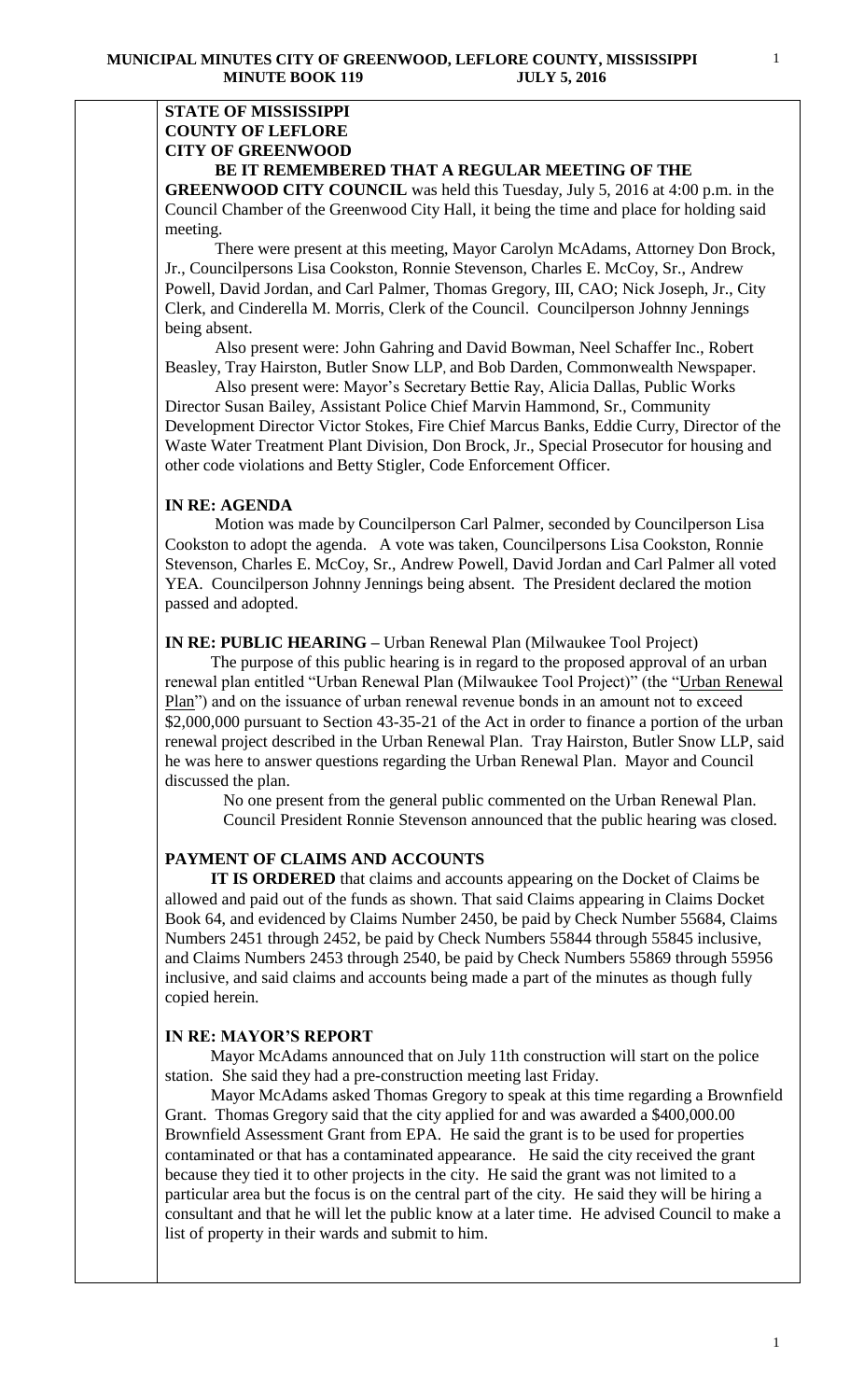Mayor McAdams stated that the city was presented an award at the Mississippi Municipal League's Conference for Planning & Economic Development over 10,000 for the city's re-zoning and development code.

 Mayor McAdams said that the auditors have been here for six weeks and that the city finished on a good year. She said the city had a surplus of \$151,000.00 in general fund. She said that the Solid Waste Enterprise Fund had a deficit of \$434,680.00 and the Sewer Enterprise Fund had a surplus of \$1,428,000.00.

 Mayor McAdams said the ribbon cutting for the new Waste Water Treatment Plant will be July 26, 2016 from 4:00 p.m. until 5:30 p.m. She told Council to save the date.

# **IN RE: PUBLIC AGENDA**

 John Gahring, Neel Schaffer Inc., addressed the Council regarding sewer rate restructuring. He said five years ago the city did a rate structure that raised rates over a four year period allowing them to come back after four years to look at the rates. He said he had Dr. Bennett from Mississippi State Extension Service to look at the city's rates compared to other cities. He said Dr. Bennet suggested restructuring the rates. Gahring proposed restructuring Class 1 Small Volume Users, three groups to two groups taking out the last group and capping at 4000 gallons with rates staying the same for the groups. Mayor and Council discussed this sewer rate restructuring further. Attorney Bowman said he would provide an ordinance deleting this section out of the ordinance. Council President Stevenson stated that city could restructure the rates or increase rates across the board.

 Robert Beasley addressed the Council regarding some citizen concerns called in during Post 200 Live Call-In on the radio station. Council addressed these concerns. Beasley also stated that the young people wanted to know why Broad Street Park is being blocked off. Assistant Police Chief Marvin Hammonds stated that a week before the park was blocked off they had reports of drugs and alcohol in the park. Hammond said they blocked off one side of the park on Avenue N resulting in zero issues in the park and the park being clean Monday morning.

 Tray Hairston, Butler Snow LLP, asked Council to take up three resolutions on the agenda today. He said he would return to meet with the council on the  $19<sup>th</sup>$  of July to accept any bids from the notice of sale that will be published in the Greenwood Commonwealth on July 8 and 15, 2016, and adopt a sales resolution.

# **IN RE: DILAPIDATED HOUSING RESOLUTION ADJUDGING PROPERTY TO BE A MENACE TO THE PUBLIC HEALTH AND SAFETY**

Greenwood Springs Properties, LLC Wallace Van Meter, Jr. Warehouse in Baptist Town (McCain Street) - Adopted Unanimously

**RESOLUTION ADJUDGING PROPERTY TO BE A MENACE TO THE PUBLIC HEALTH AND SAFETY** Robert Anderson, Et Ux 309 Stephens - Adopted Unanimously

**RESOLUTION ADJUDGING PROPERTY TO BE A MENACE TO THE PUBLIC HEALTH AND SAFETY** Harvey Green 319 Stephens Avenue - Table until September 6, 2016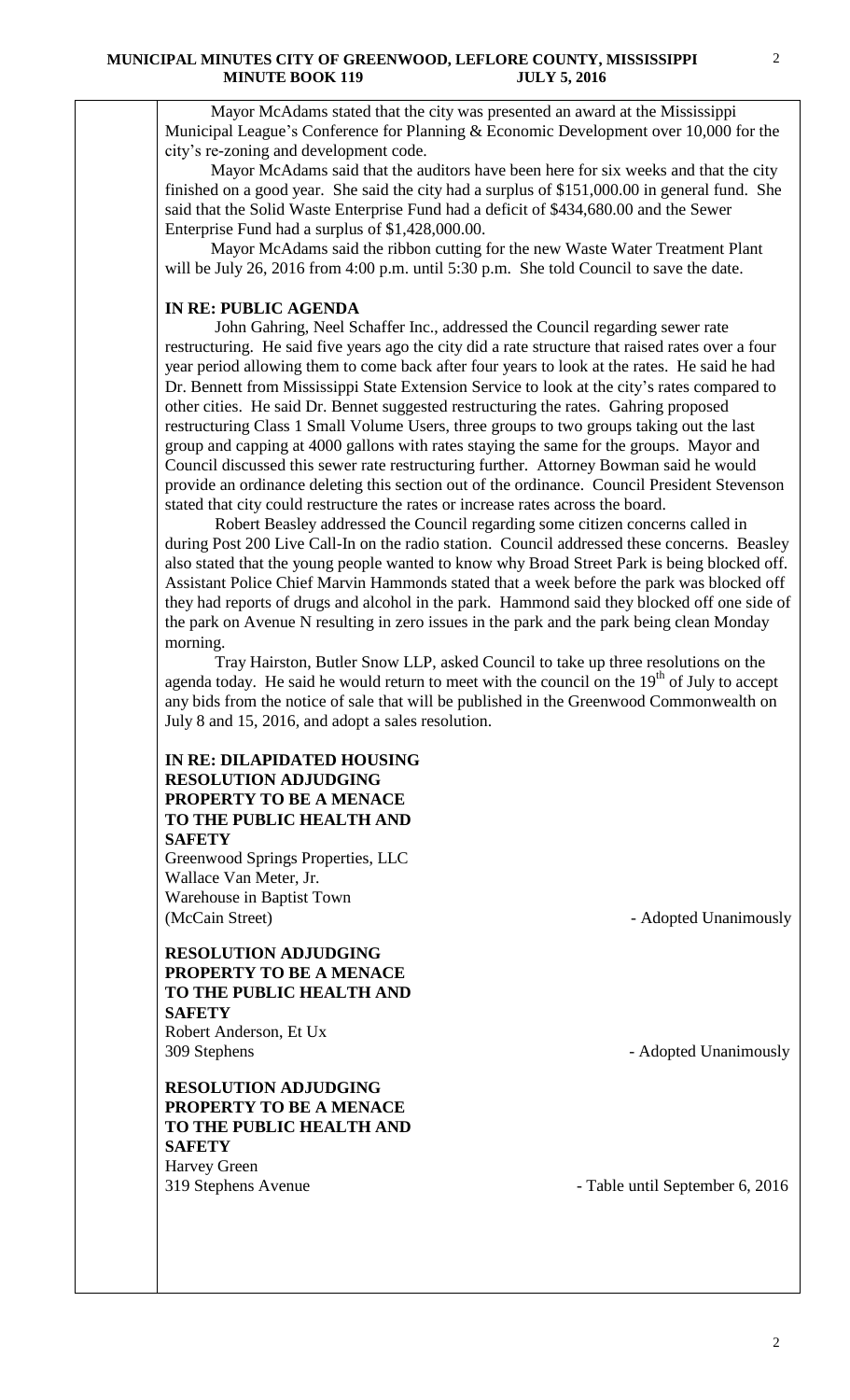| MINUTE DOOR 117                      | JULI J, ZUIU                     |
|--------------------------------------|----------------------------------|
| <b>RESOLUTION ADJUDGING</b>          |                                  |
| PROPERTY TO BE A MENACE              |                                  |
| TO THE PUBLIC HEALTH AND             |                                  |
| <b>SAFETY</b>                        |                                  |
| Martha Ann Farris                    |                                  |
| 101 Longino                          | - Adopted Unanimously            |
|                                      |                                  |
| <b>RESOLUTION ADJUDGING</b>          |                                  |
| PROPERTY TO BE A MENACE              |                                  |
| TO THE PUBLIC HEALTH AND             |                                  |
| <b>SAFETY</b>                        |                                  |
| Lillian Reese Jordan                 |                                  |
| 118 Noel Street                      | - Adopted Unanimously            |
|                                      |                                  |
| <b>RESOLUTION ADJUDGING</b>          |                                  |
| PROPERTY TO BE A MENACE              |                                  |
| TO THE PUBLIC HEALTH AND             |                                  |
| <b>SAFETY</b>                        |                                  |
| Peter Hardie                         |                                  |
| c/o Carl Sandifer                    |                                  |
|                                      |                                  |
| 405 West Scott                       | - Adopted Unanimously            |
| <b>RESOLUTION ADJUDGING</b>          |                                  |
| PROPERTY NOT TO BE A MENACE          |                                  |
| TO THE PUBLIC HEALTH AND             |                                  |
| <b>SAFETY AND DISMISSING ACTION</b>  |                                  |
|                                      |                                  |
| Margaree Love, Et Al<br>530 Avenue G |                                  |
|                                      | - Adopted Unanimously            |
| <b>RESOLUTION ADJUDGING</b>          |                                  |
| PROPERTY TO BE A MENACE              |                                  |
| TO THE PUBLIC HEALTH AND             |                                  |
| <b>SAFETY</b>                        |                                  |
|                                      |                                  |
| Mary Lindsey, Et Al                  |                                  |
| c/o Eddie Mae Lindsey Lockett        |                                  |
| 305 Ash Street                       | - Adopted Unanimously            |
| <b>RESOLUTION ADJUDGING</b>          |                                  |
| PROPERTY TO BE A MENACE              |                                  |
| TO THE PUBLIC HEALTH AND             |                                  |
| <b>SAFETY</b>                        |                                  |
|                                      |                                  |
| <b>Robert Meeks</b>                  |                                  |
| 311, 313 and 315 Ash Street          | - Tabled until September 6, 2016 |
| <b>RESOLUTION ADJUDGING</b>          |                                  |
| PROPERTY TO BE A MENACE              |                                  |
| TO THE PUBLIC HEALTH AND             |                                  |
|                                      |                                  |
| <b>SAFETY</b>                        |                                  |
| <b>Luther Graves</b>                 |                                  |
| 801 Avenue I                         | - Adopted Unanimously            |
| <b>RESOLUTION ADJUDGING</b>          |                                  |
| PROPERTY TO BE A MENACE              |                                  |
| TO THE PUBLIC HEALTH AND             |                                  |
|                                      |                                  |
| <b>SAFETY</b>                        |                                  |
| <b>COR Rentals, LLC</b>              |                                  |
| 505, 507, and 509 State Street       | - Adopted Unanimously            |
|                                      |                                  |
|                                      |                                  |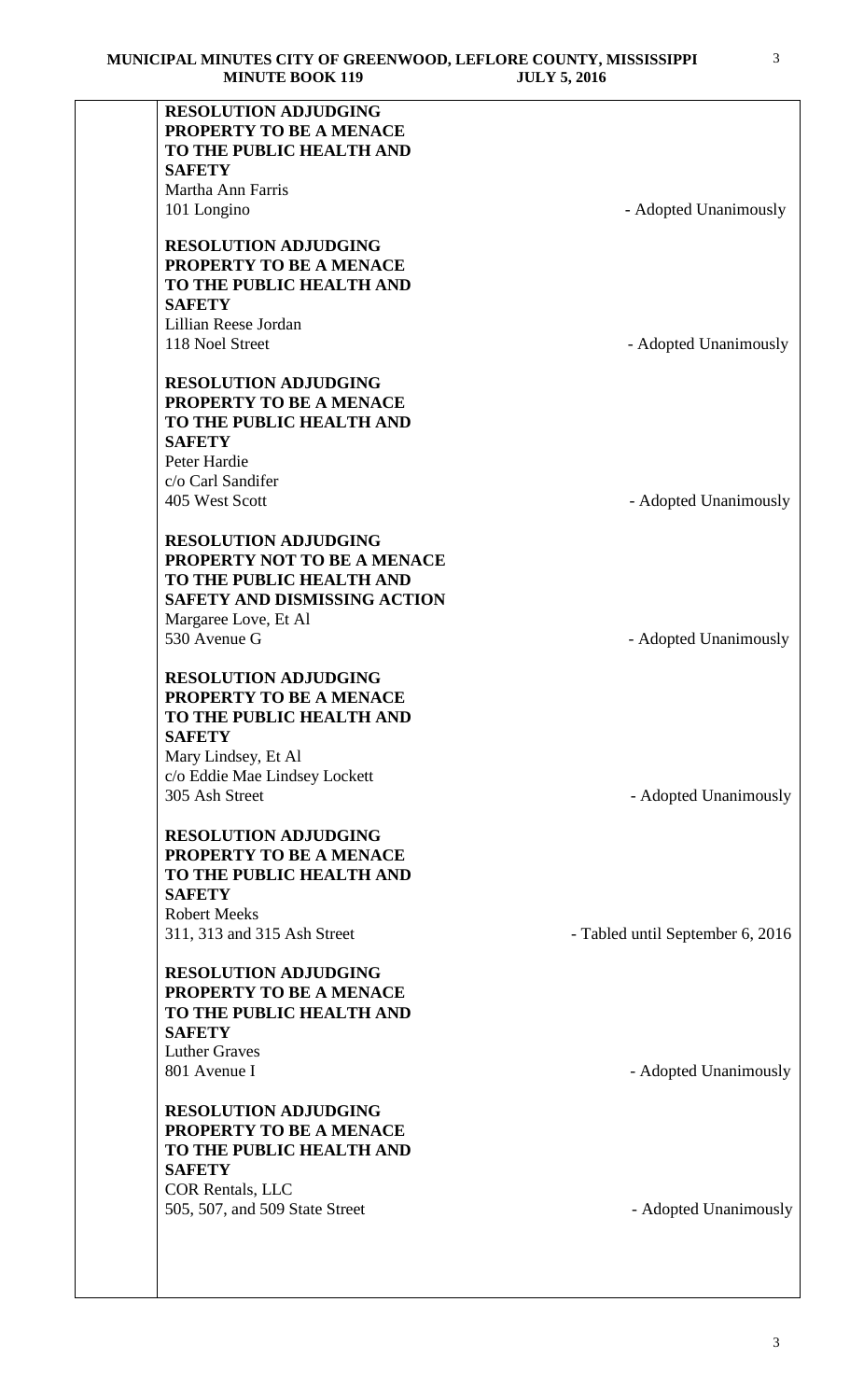| <b>RESOLUTION ADJUDGING</b>         |                       |
|-------------------------------------|-----------------------|
| PROPERTY NOT TO BE A MENACE         |                       |
| TO THE PUBLIC HEALTH AND            |                       |
| <b>SAFETY AND DISMISSING ACTION</b> |                       |
| Robert Coleman                      |                       |
|                                     |                       |
| 923 Broad Street                    | - Adopted Unanimously |
| <b>RESOLUTION ADJUDGING</b>         |                       |
| PROPERTY NOT TO BE A MENACE         |                       |
| TO THE PUBLIC HEALTH AND            |                       |
| <b>SAFETY AND DISMISSING ACTION</b> |                       |
| <b>Willie Reed</b>                  |                       |
| 1008 Broad Street                   | - Adopted Unanimously |
| <b>RESOLUTION ADJUDGING</b>         |                       |
| PROPERTY NOT TO BE A MENACE         |                       |
| TO THE PUBLIC HEALTH AND            |                       |
|                                     |                       |
| <b>SAFETY AND DISMISSING ACTION</b> |                       |
| Priscilla McNair                    |                       |
| 1214 Eastlawn Drive                 | - Adopted Unanimously |
| <b>RESOLUTION ADJUDGING</b>         |                       |
| PROPERTY TO BE A MENACE             |                       |
| TO THE PUBLIC HEALTH AND            |                       |
| <b>SAFETY</b>                       |                       |
| John Wilson                         |                       |
| 725 East McLaurin                   | - Adopted Unanimously |
| <b>RESOLUTION ADJUDGING</b>         |                       |
| PROPERTY TO BE A MENACE             |                       |
|                                     |                       |
| TO THE PUBLIC HEALTH AND            |                       |
| <b>SAFETY</b>                       |                       |
| Squire Title Service, LLC           |                       |
| Wallace Van Meter, Jr.              |                       |
| Stroud's Alley                      | - Tabled Unanimously  |
| <b>RESOLUTION ADJUDGING</b>         |                       |
| PROPERTY TO BE A MENACE             |                       |
| TO THE PUBLIC HEALTH AND            |                       |
| <b>SAFETY</b>                       |                       |
| Carter Gaston, III                  |                       |
| 127/129 West Johnson                | - Adopted Unanimously |
|                                     |                       |
| <b>RESOLUTION ADJUDGING</b>         |                       |
| PROPERTY TO BE A MENACE             |                       |
| TO THE PUBLIC HEALTH AND            |                       |
| <b>SAFETY</b>                       |                       |
| Viking Investments, LLC             |                       |
| Wallace Van Meter, Jr.              |                       |
| 207 West Henry Street               | - Tabled Unanimously  |
| <b>RESOLUTION ADJUDGING</b>         |                       |
| PROPERTY TO BE A MENACE             |                       |
| TO THE PUBLIC HEALTH AND            |                       |
| <b>SAFETY</b>                       |                       |
| Viking Investments, LLC             |                       |
| Wallace Van Meter, Jr.              |                       |
| 707, 709 and 709 Rear,              |                       |
| 711 and 711 Rear                    |                       |
| and 713 Rear Fulton Street          | - Tabled Unanimously  |
|                                     |                       |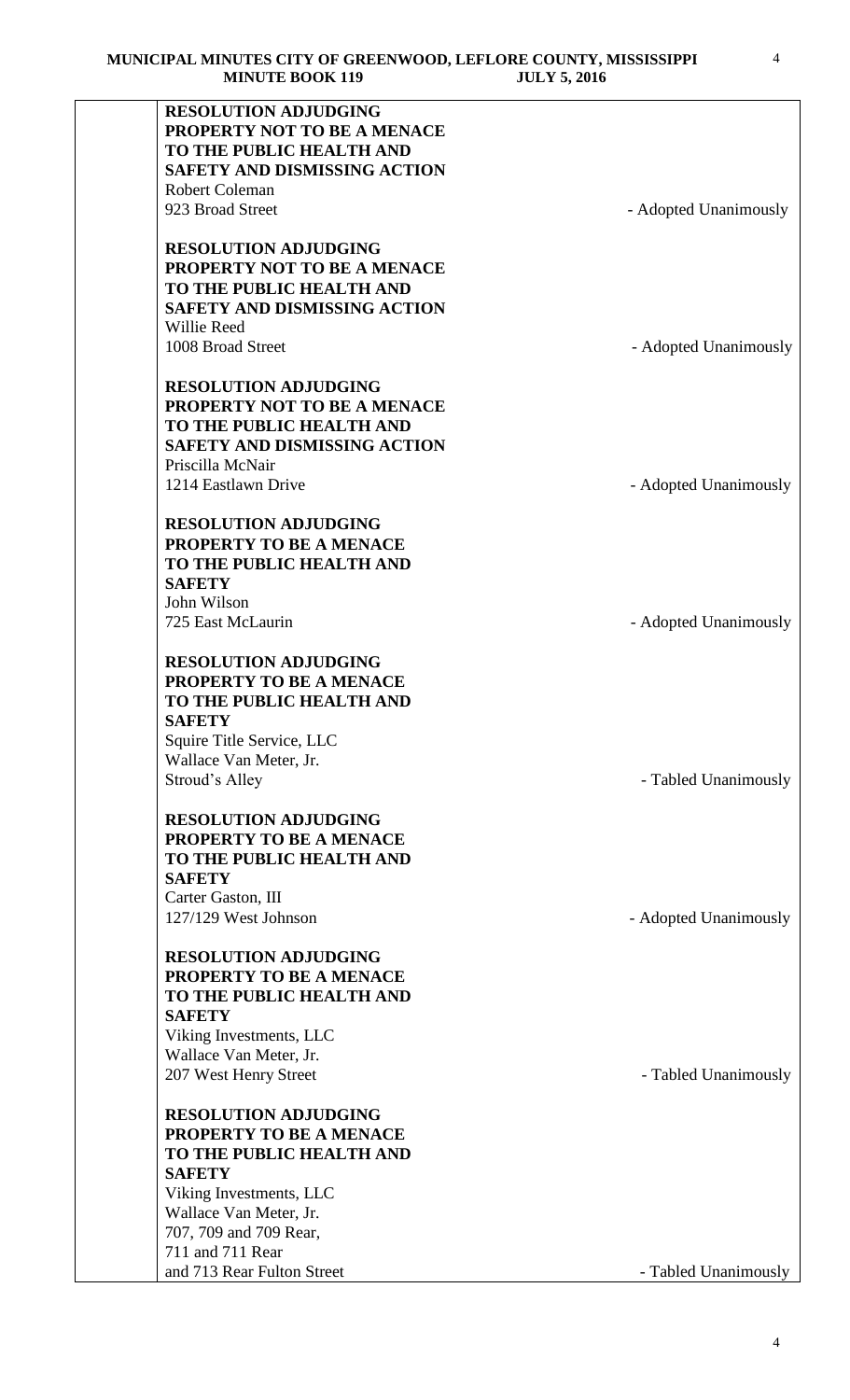| <b>RESOLUTION ADJUDGING</b>                              |                                  |
|----------------------------------------------------------|----------------------------------|
| PROPERTY TO BE A MENACE                                  |                                  |
| TO THE PUBLIC HEALTH AND                                 |                                  |
| <b>SAFETY</b>                                            |                                  |
| Greenwood Housing, I, L.P.                               |                                  |
| 313, 315 & 317 West Gibbs                                |                                  |
| 300, 302, 304, 306, 308,                                 |                                  |
| 310, 314 Palace                                          |                                  |
| 807 Cotton Street                                        |                                  |
| 806 Fulton Street                                        | - Tabled Unanimously             |
| <b>RESOLUTION ADJUDGING</b>                              |                                  |
| PROPERTY TO BE A MENACE                                  |                                  |
| TO THE PUBLIC HEALTH AND                                 |                                  |
| <b>SAFETY</b>                                            |                                  |
| Viking Investments, LLC                                  |                                  |
| Wallace Van Meter, Jr.                                   |                                  |
| 608 Montjoy Street                                       | - Tabled until September 6, 2016 |
| <b>RESOLUTION ADJUDGING</b>                              |                                  |
| PROPERTY TO BE A MENACE                                  |                                  |
| TO THE PUBLIC HEALTH AND                                 |                                  |
| <b>SAFETY</b>                                            |                                  |
| Jan W. Champion                                          |                                  |
| 506 Bell Avenue                                          | - Tabled Unanimously             |
|                                                          |                                  |
| <b>RESOLUTION ADJUDGING</b>                              |                                  |
| PROPERTY TO BE A MENACE                                  |                                  |
| TO THE PUBLIC HEALTH AND                                 |                                  |
| <b>SAFETY</b>                                            |                                  |
| Walter Pillow Aldridge, Et Al                            |                                  |
| 508 Crockett Street                                      | - Tabled Unanimously             |
|                                                          |                                  |
| <b>RESOLUTION ADJUDGING</b><br>PROPERTY TO BE A MENACE   |                                  |
| TO THE PUBLIC HEALTH AND                                 |                                  |
| <b>SAFETY</b>                                            |                                  |
| Kenneth Poy Lee, Et Ux                                   |                                  |
| 1106 Carrollton Avenue                                   | - Adopted Unanimously            |
|                                                          |                                  |
| <b>RESOLUTION SETTING HEARING</b>                        |                                  |
| AND AUTHORIZING ISSUANCE OF                              |                                  |
| <b>NOTICE</b>                                            |                                  |
| JP Morgan Chase Bank National                            |                                  |
| 1308 Myrtle Street                                       | - Adopted Unanimously            |
|                                                          |                                  |
| <b>RESOLUTION SETTING HEARING</b>                        |                                  |
| AND AUTHORIZING ISSUANCE OF                              |                                  |
| <b>NOTICE</b>                                            |                                  |
| Viking Investments                                       |                                  |
| Wallace Van Meter, Jr.                                   |                                  |
| 214 Palace Street                                        | - Adopted Unanimously            |
|                                                          |                                  |
| <b>RESOLUTION SETTING HEARING</b>                        |                                  |
| AND AUTHORIZING ISSUANCE OF                              |                                  |
| <b>NOTICE</b>                                            |                                  |
| Vineyard New Outreach Ministry<br>601 West Market Street |                                  |
|                                                          | - Adopted Unanimously            |
|                                                          |                                  |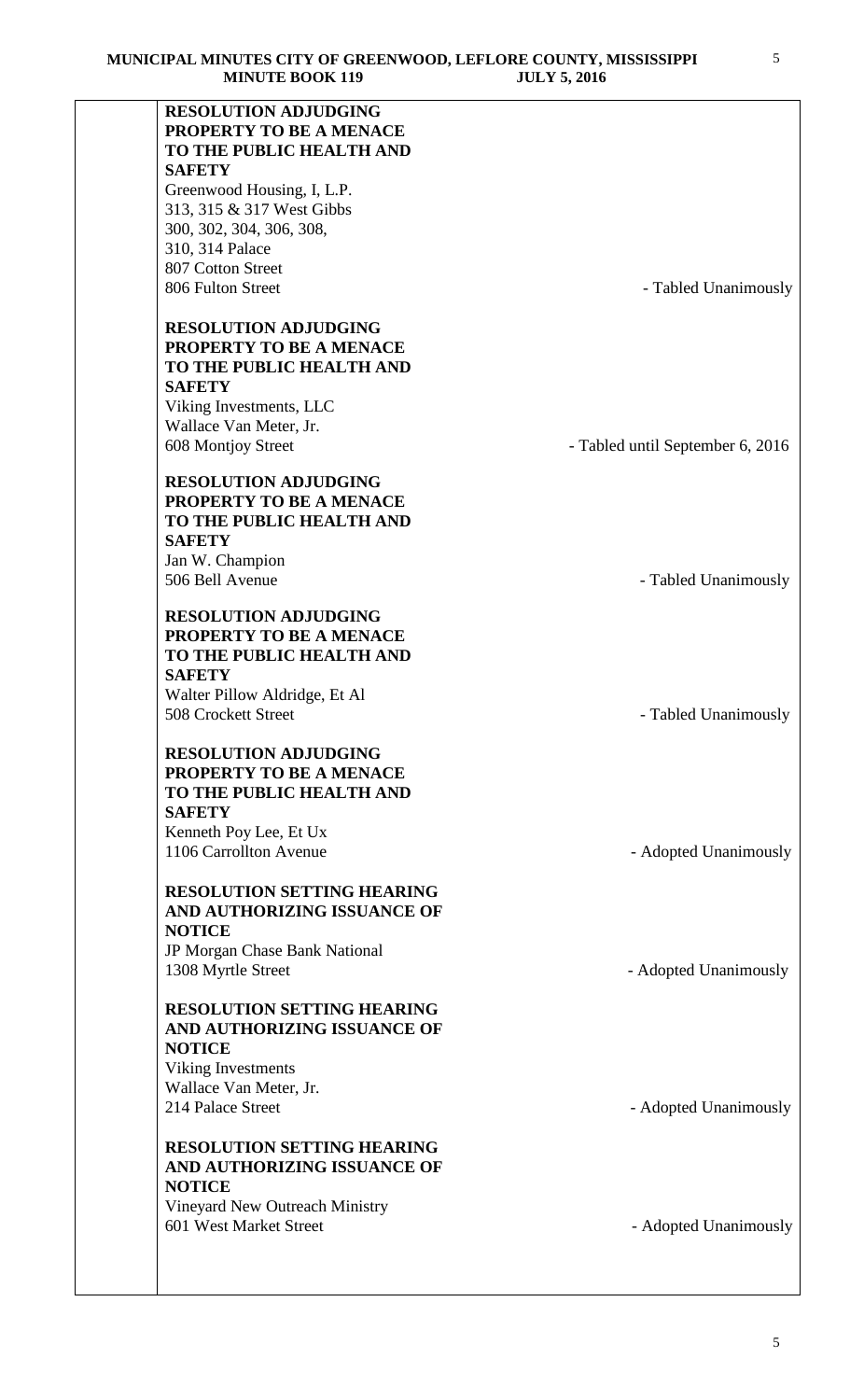# **RESOLUTION SETTING HEARING AND AUTHORIZING ISSUANCE OF NOTICE** Georgia Wheeler 1006 Broad Street - Adopted Unanimously

**RESOLUTION SETTING HEARING AND AUTHORIZING ISSUANCE OF NOTICE** State Bank and Trust

710 South Boulevard **- Adopted Unanimously** 

# **RESOLUTION SETTING HEARING AND AUTHORIZING ISSUANCE OF NOTICE**

Viking Investments Wallace Van Meter, Jr. 711 West Henry Street - Adopted Unanimously

# **IN RE: POLICY ISSUES AGENDA - NONE**

# **IN RE: ROUTINE AGENDA IN RE: CONSENT AGENDA IN RE: MINUTES**

 Motion was made by Councilperson Charles E. McCoy, Sr., seconded by Councilperson Ronnie Stevenson, to adopt the minutes of the June 21, 2016 City Council meeting. A vote was taken, Councilpersons Lisa Cookston, Ronnie Stevenson, Charles E. McCoy, Sr., Andrew Powell, David Jordan and Carl Palmer all voted YEA. Councilperson Johnny Jennings being absent. The President declared the motion passed and adopted.

# **AN ORDER REVISING THE BUDGET FOR THE FISCAL YEAR 2015-2016 AS AUTHORIZED BY CHAPTER 519 OF LAWS OF MISSISSIPPI FOR 1985.**

**WHEREAS**, provisions of Chapter 519 of the Laws of Mississippi of 1985, as amended, municipal budgets for fiscal year may be revised under circumstances as set forth therein and;

**WHEREAS**, it affirmatively appears that there remains in certain funds an unexpended sum not needed or expected to be needed for the purpose or purposes for which it was appropriated in said budget and that the same should be transferred to another code where needed.

 **IT IS THEREFORE, ORDERED** that the budget for the fiscal year beginning October 1, 2015 and ending September 30, 2016, be and the same is hereby revised and amended so as to make the following changes, to wit:

It is requested that the budgets for the Cemetery Project, Garbage Division and Trash Division (all are divisions of the Public Works Department), for fiscal year ending September 30, 2016, be amended and changed as follows, to wit:

| <b>Account Number</b> | Description     | <b>Current Budget</b> | <b>Increase</b> | Decrease | <b>Revised Budget</b> |
|-----------------------|-----------------|-----------------------|-----------------|----------|-----------------------|
| 004-250-500           | <b>Supplies</b> | \$3,000.00            |                 | \$370.61 | \$2,629.39            |
| 004-250-730           | Mach & equp     | 1,350.00              |                 | 181.00   | 1,169.00              |
| 004-250-680           | Equip repair    | 2,800.00              | \$551.61        |          | 3,351.61              |
| 420-224-550           | Clothing        | 1,900.00              |                 | 25.00    | 1,875.00              |
| 420-220-550           | <b>Clothing</b> | 3,650.00              | 25.00           |          | 3,675.00              |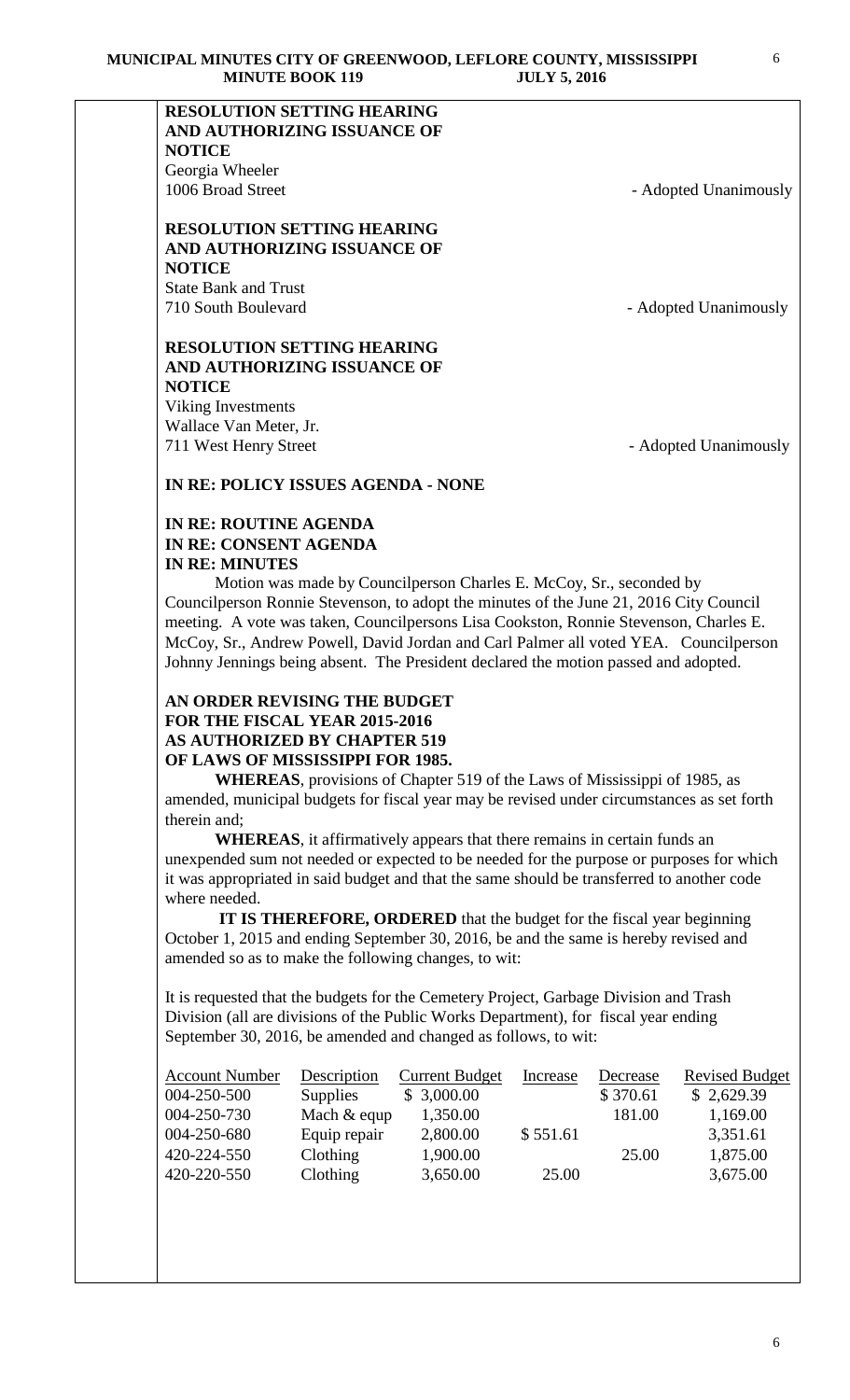#### **MUNICIPAL MINUTES CITY OF GREENWOOD, LEFLORE COUNTY, MISSISSIPPI MINUTE BOOK 119 JULY 5, 2016**

This budget adjustment is a transfer of funds only and does not increase nor decrease the overall total budget for the Public Works Department. Thank you for your attention and The above and foregoing order having first been reduced to writing was considered section by section and then as a whole, having been introduced by Councilperson Charles E. McCoy, Sr., was duly seconded for adoption by Councilperson Ronnie Stevenson, and upon a

| vote being called received the following vote: |            |
|------------------------------------------------|------------|
| <b>YEA</b>                                     | <b>NAY</b> |
| Absent                                         |            |
| X                                              |            |
| X                                              |            |
| X                                              |            |
| X                                              |            |
| X                                              |            |
| X                                              |            |
|                                                |            |

The President of the Council then declared the motion passed and adopted this the 5th day of July, 2016.

RONNIE STEVENSON PRESIDENT OF THE COUNCIL

CAROLYN MCADAMS, MAYOR

ATTEST: CINDERELLA M. MORRIS, DEPUTY CLERK

response to this matter. Respectfully Submitted,

Public Works Director

Susan Bailey

SB:gl

It is requested that the budget for Supervision and Finance for fiscal year 2015-2016 be amended and changed as follows to-wit:

| Account No.       | Description             | <b>Budget</b> | Increase | Decrease | <b>Budget</b> |
|-------------------|-------------------------|---------------|----------|----------|---------------|
| 001-040-480       | Hosp.&Life Ins.         | 82,946        |          | 8,000    | 74,946        |
| 001-040-610       | Meetings-Mayor          | 10,000        | 4,000    |          | 14,000        |
| 001-040-685       | Training                | 10,000        | 4,000    |          | 14,000        |
| 001-040-692       | <b>Election Expense</b> | 1,182         |          | 1,182    | $-0-$         |
| $001 - 140 - 610$ | Meetings-Mayor          | 14,000        | 500      |          | 14,500        |
| 001-040-685       | Training                | 14,000        | 647      |          | 14,647        |
| 001-040-475       | <b>Workmans Comp</b>    | $-0$ -        | 35       |          | 35            |

The above constitutes a transfer of funds which neither increases nor decreases the budget for Supervision and Finance

Respectfully Submitted,

Carolyn McAdams

Mayor

 The above and foregoing order having first been reduced to writing was considered section by section and then as a whole, having been introduced by Councilperson Charles E. McCoy, Sr., was duly seconded for adoption by Councilperson Ronnie Stevenson, and upon a vote being called received the following vote:

| <b>COUNCILPERSON</b>  | YEA    | NAY |
|-----------------------|--------|-----|
| Johnny Jennings       | Absent |     |
| Lisa Cookston         | X      |     |
| Ronnie Stevenson      | X      |     |
| Charles E. McCoy, Sr. | X      |     |
| <b>Andrew Powell</b>  | X      |     |
| David Jordan          | X      |     |
| Carl Palmer           | X      |     |
|                       |        |     |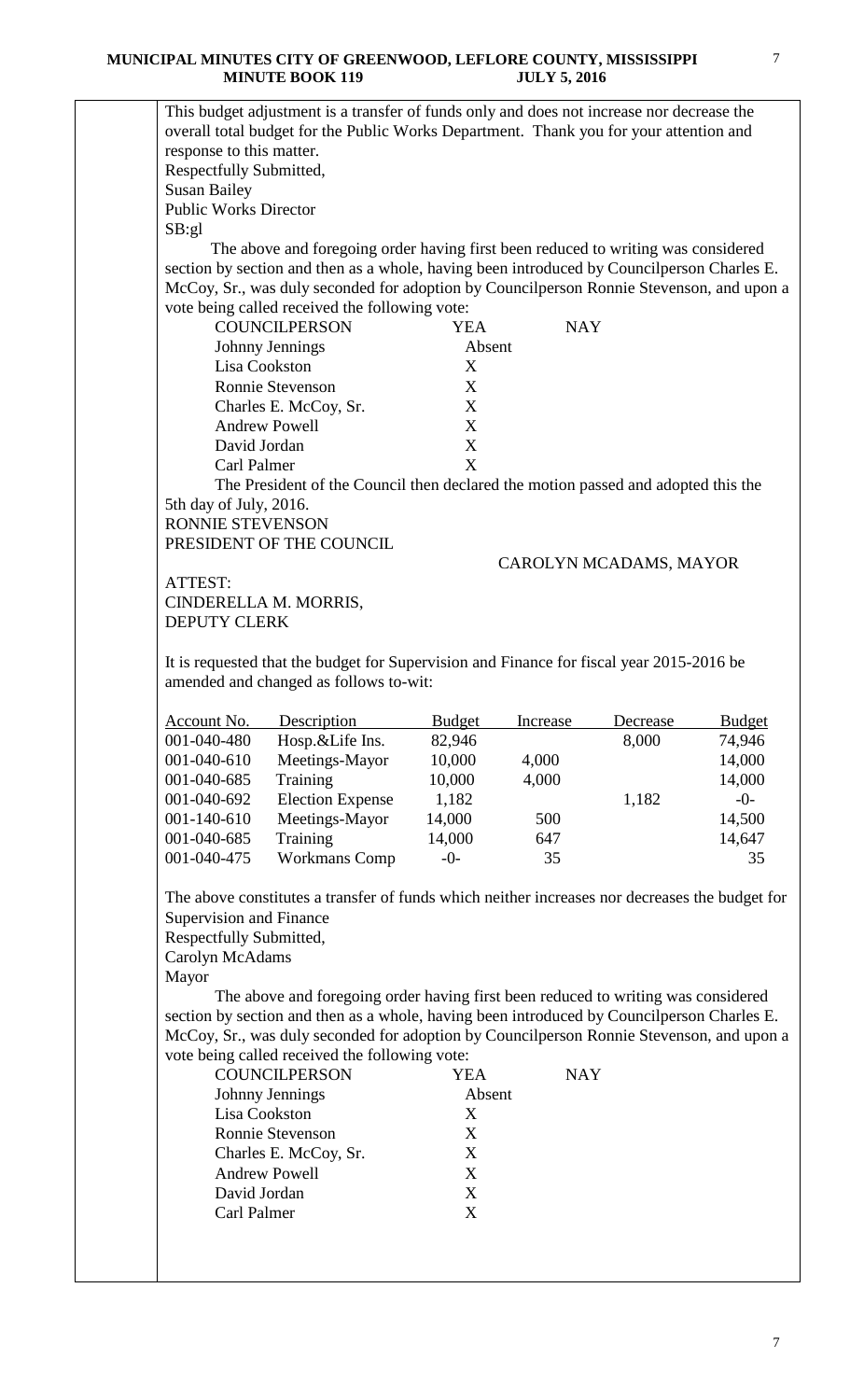|                                                                                                                                           | The President of the Council then declared the motion passed and adopted this the                                                                                                                                                                                                                                                                                                                                                                                                                                                                                   |                                                    |            |                        |               |
|-------------------------------------------------------------------------------------------------------------------------------------------|---------------------------------------------------------------------------------------------------------------------------------------------------------------------------------------------------------------------------------------------------------------------------------------------------------------------------------------------------------------------------------------------------------------------------------------------------------------------------------------------------------------------------------------------------------------------|----------------------------------------------------|------------|------------------------|---------------|
| 5th day of July, 2016.                                                                                                                    |                                                                                                                                                                                                                                                                                                                                                                                                                                                                                                                                                                     |                                                    |            |                        |               |
| <b>RONNIE STEVENSON</b>                                                                                                                   |                                                                                                                                                                                                                                                                                                                                                                                                                                                                                                                                                                     |                                                    |            |                        |               |
|                                                                                                                                           | PRESIDENT OF THE COUNCIL                                                                                                                                                                                                                                                                                                                                                                                                                                                                                                                                            |                                                    |            |                        |               |
|                                                                                                                                           |                                                                                                                                                                                                                                                                                                                                                                                                                                                                                                                                                                     |                                                    |            | CAROLYN MCADAMS, MAYOR |               |
| ATTEST:                                                                                                                                   |                                                                                                                                                                                                                                                                                                                                                                                                                                                                                                                                                                     |                                                    |            |                        |               |
|                                                                                                                                           | CINDERELLA M. MORRIS,                                                                                                                                                                                                                                                                                                                                                                                                                                                                                                                                               |                                                    |            |                        |               |
| DEPUTY CLERK                                                                                                                              |                                                                                                                                                                                                                                                                                                                                                                                                                                                                                                                                                                     |                                                    |            |                        |               |
|                                                                                                                                           | It is requested that the budget for the Solid Waste Assistance Grant for fiscal year ending<br>September 30, 2016, be amended and changed as follows, to wit:                                                                                                                                                                                                                                                                                                                                                                                                       |                                                    |            |                        |               |
| ACCOUNT                                                                                                                                   | <b>DESCRIPTION</b>                                                                                                                                                                                                                                                                                                                                                                                                                                                                                                                                                  | <b>CURRENT</b>                                     |            | INCREASE DECREASE      | <b>NEW</b>    |
| <b>NUMBER</b>                                                                                                                             |                                                                                                                                                                                                                                                                                                                                                                                                                                                                                                                                                                     | <b>BUDGET</b>                                      |            |                        | <b>BUDGET</b> |
|                                                                                                                                           | 122-450-600 Professional Services \$1,000.00                                                                                                                                                                                                                                                                                                                                                                                                                                                                                                                        |                                                    | \$500.00   |                        | \$1,500.00    |
|                                                                                                                                           | 122-450-635 Repairs-Equipment                                                                                                                                                                                                                                                                                                                                                                                                                                                                                                                                       | \$4,800.00                                         | \$5,900.00 |                        | \$10,700.00   |
| 122-450-500 Supplies                                                                                                                      |                                                                                                                                                                                                                                                                                                                                                                                                                                                                                                                                                                     | \$21,000.00                                        |            | \$6,400.00             | \$14,600.00   |
| Waste Assistance Grant.<br>Nick Joseph, Jr., CPA<br><b>City Clerk</b><br>Carl Palmer<br>5th day of July, 2016.<br><b>RONNIE STEVENSON</b> | The above and foregoing order having first been reduced to writing was considered<br>section by section and then as a whole, having been introduced by Councilperson Charles E.<br>McCoy, Sr., was duly seconded for adoption by Councilperson Ronnie Stevenson, and upon a<br>vote being called received the following vote:<br><b>COUNCILPERSON</b><br>Johnny Jennings<br>Lisa Cookston<br>Ronnie Stevenson<br>Charles E. McCoy, Sr.<br><b>Andrew Powell</b><br>David Jordan<br>The President of the Council then declared the motion passed and adopted this the | <b>YEA</b><br>Absent<br>X<br>X<br>X<br>X<br>X<br>X | <b>NAY</b> |                        |               |
|                                                                                                                                           | PRESIDENT OF THE COUNCIL                                                                                                                                                                                                                                                                                                                                                                                                                                                                                                                                            |                                                    |            |                        |               |
|                                                                                                                                           |                                                                                                                                                                                                                                                                                                                                                                                                                                                                                                                                                                     |                                                    |            | CAROLYN MCADAMS, MAYOR |               |
| ATTEST:                                                                                                                                   |                                                                                                                                                                                                                                                                                                                                                                                                                                                                                                                                                                     |                                                    |            |                        |               |
|                                                                                                                                           | CINDERELLA M. MORRIS,                                                                                                                                                                                                                                                                                                                                                                                                                                                                                                                                               |                                                    |            |                        |               |
| <b>DEPUTY CLERK</b>                                                                                                                       |                                                                                                                                                                                                                                                                                                                                                                                                                                                                                                                                                                     |                                                    |            |                        |               |
|                                                                                                                                           | <b>RESOLUTION AUTHORIZING THE MAYOR</b><br>AND CITY CLERK TO DO ALL THINGS<br><b>REASONABLE AND NECESSARY TO PAY</b><br>ALL OBLIGATIONS ON THE DOCKET OF                                                                                                                                                                                                                                                                                                                                                                                                            |                                                    |            |                        |               |
| <b>CLAIMS</b>                                                                                                                             |                                                                                                                                                                                                                                                                                                                                                                                                                                                                                                                                                                     |                                                    |            |                        |               |
|                                                                                                                                           | <b>WHEREAS</b> , the City from time to time incurs necessary reasonable expenses;                                                                                                                                                                                                                                                                                                                                                                                                                                                                                   |                                                    |            |                        |               |
| and,                                                                                                                                      |                                                                                                                                                                                                                                                                                                                                                                                                                                                                                                                                                                     |                                                    |            |                        |               |
|                                                                                                                                           | <b>WHEREAS</b> , all lawful obligations should be timely paid.<br>NOW, THEREFORE, BE IT RESOLVED BY THE COUNCIL OF THE CITY                                                                                                                                                                                                                                                                                                                                                                                                                                         |                                                    |            |                        |               |
|                                                                                                                                           | OF GREENWOOD, LEFLORE COUNTY, MISSISSIPPI:                                                                                                                                                                                                                                                                                                                                                                                                                                                                                                                          |                                                    |            |                        |               |
|                                                                                                                                           | <b>SECTION 1:</b> The Mayor and the City Clerk should be and they are hereby                                                                                                                                                                                                                                                                                                                                                                                                                                                                                        |                                                    |            |                        |               |
|                                                                                                                                           | authorized to do all things reasonable and necessary to pay all those obligations listed in the                                                                                                                                                                                                                                                                                                                                                                                                                                                                     |                                                    |            |                        |               |
|                                                                                                                                           | "DOCKET OF CLAIMS," BOOK 64, CITY OF GREENWOOD, JULY 5, 2016, CITY                                                                                                                                                                                                                                                                                                                                                                                                                                                                                                  |                                                    |            |                        |               |
| <b>COUNCIL MEETING.</b>                                                                                                                   |                                                                                                                                                                                                                                                                                                                                                                                                                                                                                                                                                                     |                                                    |            |                        |               |
|                                                                                                                                           | The above and foregoing resolution, after having been first reduced to writing and                                                                                                                                                                                                                                                                                                                                                                                                                                                                                  |                                                    |            |                        |               |

seconded by Councilperson Ronnie Stevenson, and was adopted by the following roll call towit: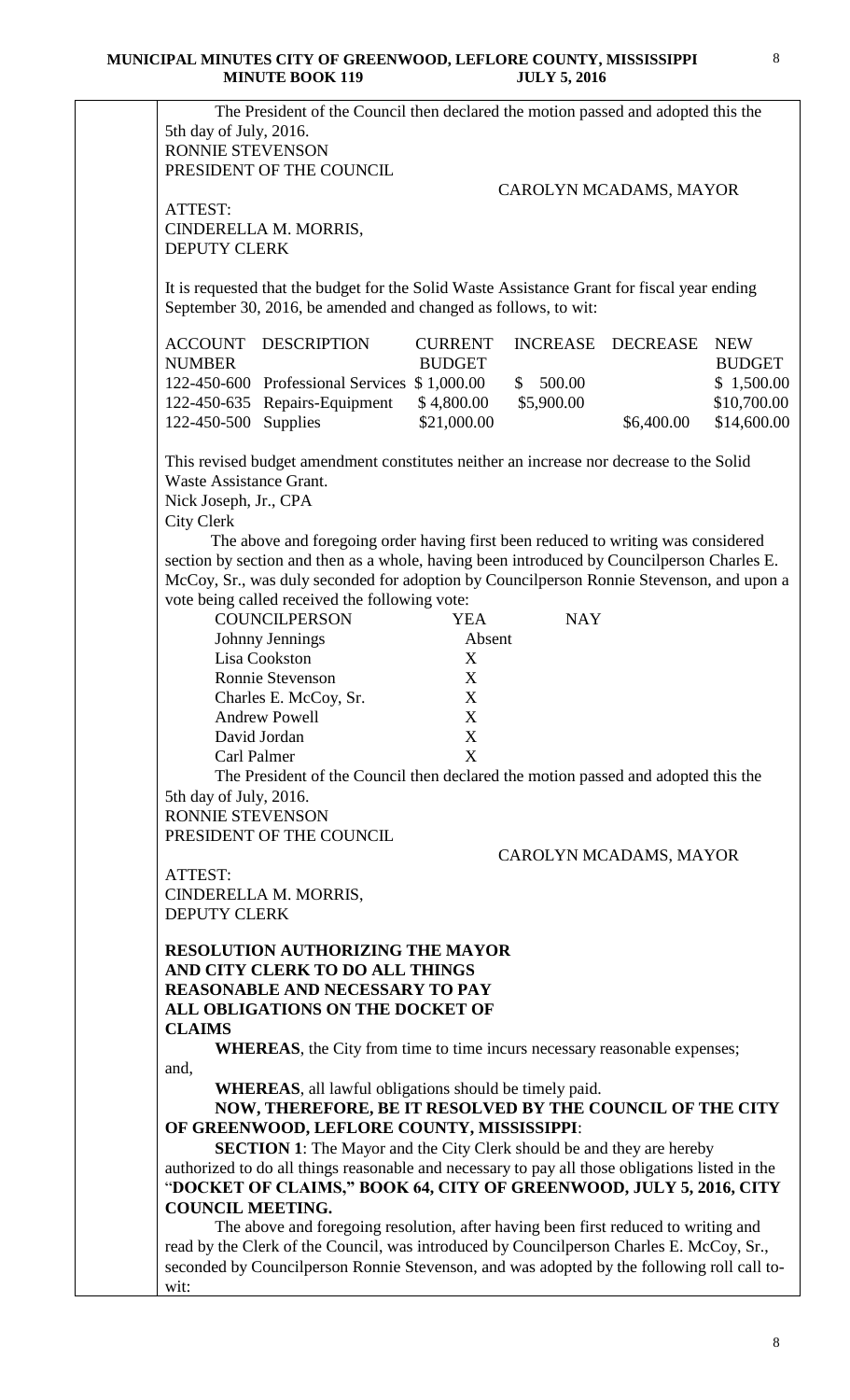| <b>YEAS</b>                                                            | <b>NAYS</b>           |
|------------------------------------------------------------------------|-----------------------|
| Johnny Jennings - Absent                                               |                       |
| Lisa Cookston                                                          |                       |
| <b>Ronnie Stevenson</b>                                                |                       |
| Charles E. McCoy, Sr.                                                  |                       |
| <b>Andrew Powell</b>                                                   |                       |
| David Jordan                                                           |                       |
| <b>Carl Palmer</b>                                                     |                       |
|                                                                        |                       |
| IN RE: ROUTINE ITEMS AGENDA                                            |                       |
| <b>RESOLUTION AUTHORIZING THE</b>                                      |                       |
| <b>CITY OF GREENWOOD TO ENTER</b>                                      |                       |
| <b>INTO A SERVICE AGREEMENT</b>                                        |                       |
| WITH THYSSENKRUPP ELEVATOR                                             |                       |
| <b>CORPORATION FOR THE ELEVATOR</b>                                    |                       |
| <b>LOCATED IN THE GREENWOOD</b>                                        |                       |
| <b>POLICE DEPARTMENT</b>                                               | - Adopted Unanimously |
|                                                                        |                       |
| <b>RESOLUTION OF THE CITY COUNCIL</b>                                  |                       |
| OF THE CITY OF GREENWOOD,                                              |                       |
| MISSISSIPPI (THE "CITY"),                                              |                       |
| <b>AUTHORIZING THE EMPLOYMENT</b>                                      |                       |
| OF PROFESSIONALS IN CONNECTION                                         |                       |
| WITH THE ISSUANCE OF TAXABLE                                           |                       |
| <b>URBAN RENEWAL REVENUE BONDS</b>                                     |                       |
| (MILWAUKEE TOOL PROJECT), SERIES                                       |                       |
| 2016 OF GREENWOOD, MISSISSIPPI IN                                      |                       |
| THE PRINCIPAL AMOUNT OF NOT                                            |                       |
| TO EXCEED TWO MILLION DOLLARS                                          |                       |
| (\$2,000,000) TO RAISE MONEY FOR THE                                   |                       |
| PURPOSE OF FINANCING THE                                               |                       |
| DEVELOPMENT, RENOVATION AND                                            |                       |
| <b>REHABILITATION OF PROPERTY</b>                                      |                       |
| <b>THROUGH COMPLETION OF</b>                                           |                       |
|                                                                        |                       |
| <b>CONSTRUCTION, RENOVATION AND</b>                                    |                       |
| EQUIPPING APPROXIMATELY $\pm$ 27.33<br><b>ACRES OF PROPERTY FOR AN</b> |                       |
|                                                                        |                       |
| INDUSTRIAL DEVELOPMENT FACILITY,                                       |                       |
| WHICH WILL INCLUDE AN APPROXIMATELY                                    |                       |
| 200,000 SQUARE FOOT BUILDING, PARKING                                  |                       |
| AREA, AND DRIVES ALL LOCATED WITHIN                                    |                       |
| THE CITY AS AUTHORIZED UNDER SECTIONS                                  |                       |
| 43-35-1 ET SEQ., MISSISSIPPI CODE OF 1972, AS                          |                       |
| AMENDED; AND PAYING THE COSTS OF                                       |                       |
| <b>ISSUANCE IN CONNECTION THEREWITH.</b>                               | - Adopted Unanimously |
|                                                                        |                       |

**A RESOLUTION APPROVING AND ADOPTING THE URBAN RENEWAL PLAN (MILWAUKEE TOOL PROJECT); PROVIDING FOR THE IMPLEMENTATION OF SUCH PLAN; AND FOR RELATED PURPOSES. - Adopted Unanimously**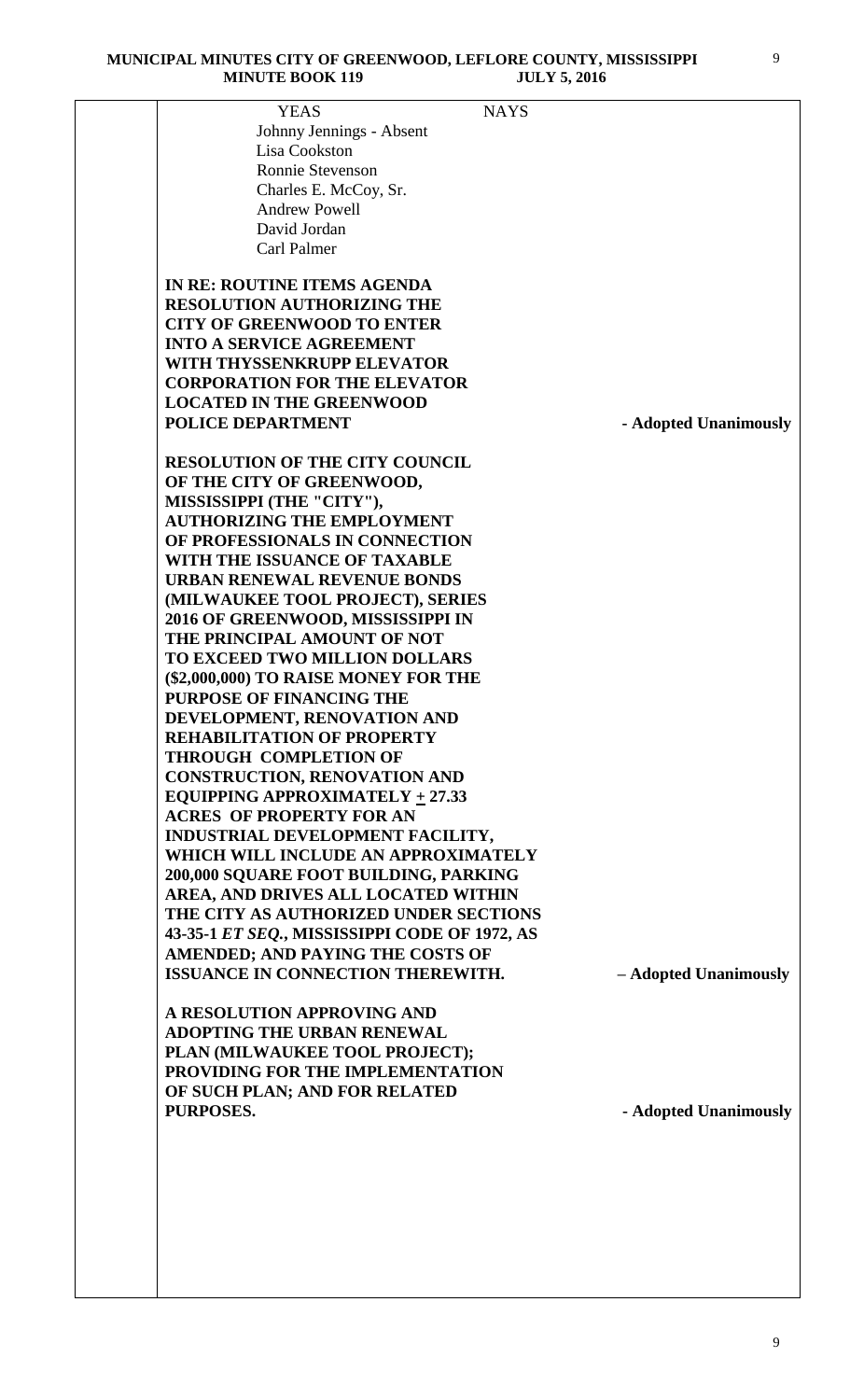**RESOLUTION AUTHORIZING AND DIRECTING THE ISSUANCE OF TAXABLE URBAN RENEWAL REVENUE BONDS (MILWAUKEE TOOL PROJECT), SERIES 2016 OF THE CITY OF GREENWOOD, MISSISSIPPI (THE "CITY") IN THE PRINCIPAL AMOUNT OF NOT TO EXCEED TWO MILLION DOLLARS (\$2,000,000) TO RAISE MONEY FOR THE PURPOSE OF FINANCING THE DEVELOPMENT, RENOVATION AND REHABILITATION OF PROPERTY THROUGH COMPLETION OF CONSTRUCTION, RENOVATION AND EQUIPPING APPROXIMATELY**  $+ 27.33$ **ACRES OF PROPERTY FOR AN INDUSTRIAL DEVELOPMENT FACILITY, WHICH WILL INCLUDE AN APPROXIMATELY 200,000 SQUARE FOOT BUILDING, PARKING AREA, AND DRIVES**  ALL LOCATED WITHIN THE CITY. **A Adopted Unanimously** 

 Councilperson Charles E. McCoy questioned Assistant Chief Marvin Hammond about bonding companies being used by the city. Assistant Chief Hammond said a list of Bonding Companies is posted at the police station. He said that citizens have the choice to choose which company they want to use. He said every agency on the list has been cleared by the sheriff department.

# **IN RE: STUDY AGENDA – NONE**

 **THERE BEING NO FURTHER BUSINESS, THIS MEETING WAS ADJOURNED** 

### **RONNIE STEVENSON, PRESIDENT**

### **JOHNNY JENNINGS, VICE PRESIDENT**

 **LISA COOKSTON**

### **CHARLES E. MCCOY, SR.**

## **ANDREW POWELL**

# **DAVID JORDAN**

# **CARL PALMER**

**CERTIFIED BY:**

**NICK JOSEPH, JR., CITY CLERK**